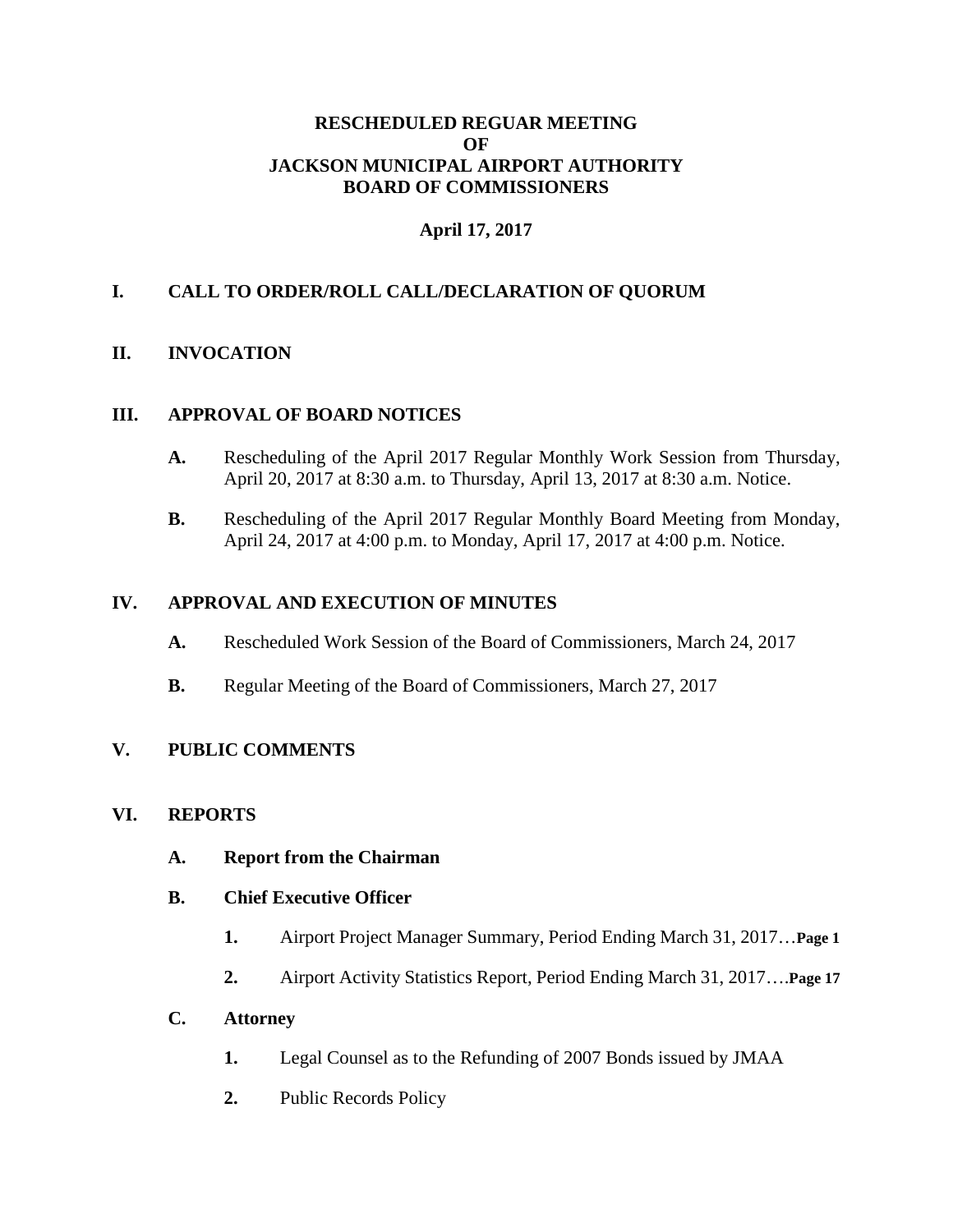## **VII. ACTION ITEMS**

### **A. Financial Matters**

**1.** Financial Reports for March 2017:

**2.** Amendment to Passenger Facility Charge Application 14-06-C-00-JAN (PFC Application #06), JMAA: Authority to Amend Application..…**Page 43**

## **B. Construction Projects**

|  | Security Checkpoint Reconfiguration, JAN: Authority to Award the |  |  |  |
|--|------------------------------------------------------------------|--|--|--|
|  |                                                                  |  |  |  |

- **2.** Rehabilitation of Runway 11/29 at Hawkins Field Airport, HKS: Authority to Advertise for Competitive Bids …………………………………..**Page 49**
- **3.** Rehabilitation of Taxiway Alpha at Jackson-Medgar Wiley Evers International Airport, JAN: Authority to Advertise for Competitive Bids.....................................................................................................**Page 53**

### **C. Procurement**

### **D. Service Agreements**

- **1.** Request for Proposals for Air Service Development Consultants, JMAA: Authority to Solicit Proposals………………………………..…........**Page 56**
- **E. Grants**

## **F. Other Matters**

**1.** Local Funds Disadvantaged Business Enterprise (DBE) Policy, JMAA: Approval of the Policy……………………………………………….**Page 59**